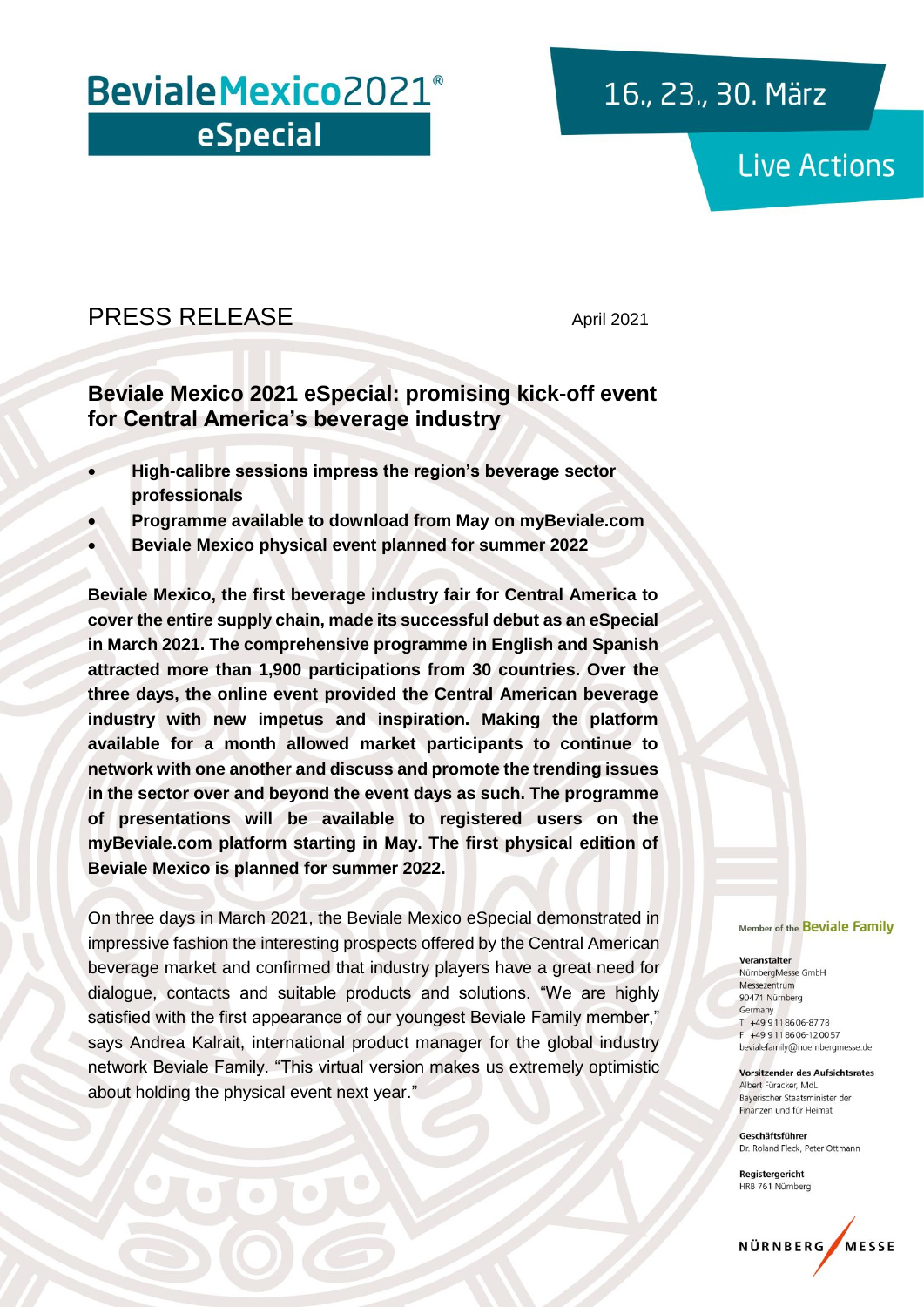## 16., 23., 30. März

## BevialeMexico2021<sup>®</sup> eSpecial

## **Live Actions**

Over the three days of the event, the registered participants heard 63 speakers in 51 sessions, including company and product presentations, panel discussions and interactive round tables with high-calibre speakers from around the world. "I found the passion of Beviale Mexico and its understanding of the Mexican drinks market fantastic. I like the format. There was a great exchange of ideas at the round table discussions," says David Rueda from LEHUI. The programme for the eSpecial 2021 covered a wide range of topics, from sustainability and raw materials to the latest beverage trends. The presentations by the various beverage industry associations also attracted a lot of interest and among other things provided insights into the markets for wine, beer and mezcal in Mexico. Gerrit Bluemelhuber from Doemens sums it up thus: "Naturally we would have preferred an on-site event. But despite this it was a fantastic experience and a successful event for us that resulted in interesting contacts. It was also a great opportunity to delve into an exciting market with lots of potential." Proactive networking between all registered exhibitors and visitors was possible over the entire duration of the digital event.

### **Looking confidently to 2022**

The first physical edition of Beviale Mexico is planned for summer 2022. There is a lot of eager anticipation about having an on-site trade fair. Roberto Biurrun, VLB Berlin: "This eSpecial was a great warm-up for the next Beviale Mexico. We are looking forward to meeting our friends from Latin America again, hopefully at a physical event!" Nancy Perez from KRONES is also extremely pleased about her company's participation in the eSpecial and is looking forward confidently to 2022: "The Beviale Mexico eSpecial offered us a great opportunity to contact our customers and other prospects and to share knowledge. It was a digital experience but with live conversations that gave our experts direct access to participants to showcase Krones technology for the beverage market. We are already looking forward to taking part in the physical event next year!"

For more information, please go to: **www.beviale-mexico.com**